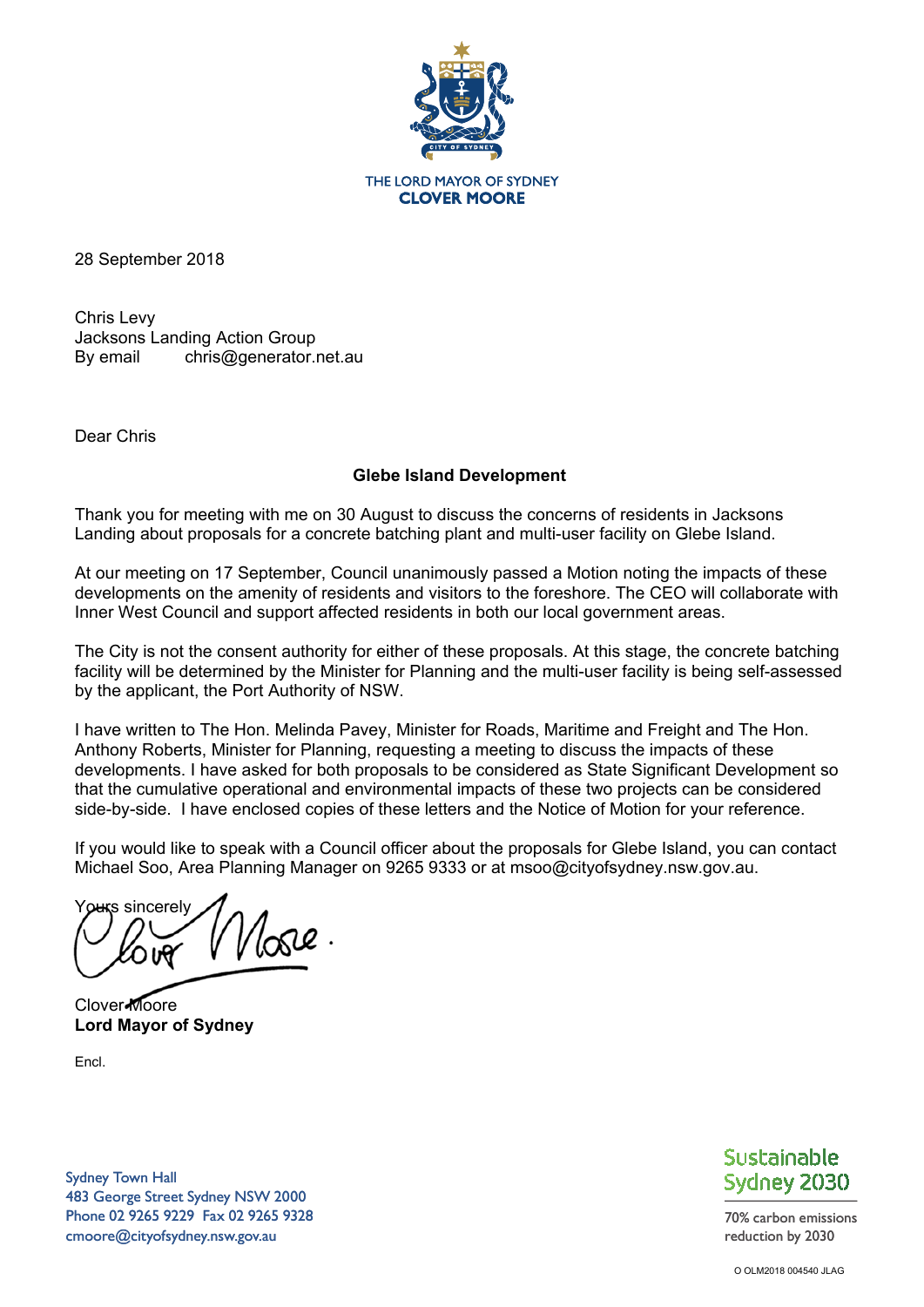

28 September 2018

The Hon. Melinda Pavey MP Minister for Roads. Maritime and Freight **GPO Box 5341** Sydney NSW 2001

Dear Minister

## **Glebe Island Multi-User Facility** SSD 17 8544 Glebe Island Concrete Batching Plant

I have been contacted by residents and community action groups about the Glebe Island multi-user facility proposed by the Port Authority of New South Wales and the State Significant Development (SSD) application for the Glebe Island concrete batching plant.

Residents are very concerned about the environmental, health and safety impacts that the proposed facility and concrete plant will have on nearby businesses and the residents of Pyrmont, Glebe, Rozelle and Balmain. I share these concerns, which is why I am writing to seek your assistance.

Individually, these projects will seriously impact the amenity of foreshore residents and will affect Sydneysiders' and visitors' enjoyment of the harbour and foreshore. The very serious cumulative operational and environmental impacts of these two projects should be considered.

I urgently ask that you reconsider self-assessment of the current proposal under Part 5 of the Environmental Planning Act and, instead, lodge a development application in accordance with Part 4 of the Act. This will ensure that the proposal can be considered in conjunction with the State Significant Development application for the adjoining concrete batching plant and allow for more meaningful community consultation.

### I also invite you, together with the Minister for Planning, to meet with me and concerned residents and community groups to discuss the following:

- air pollution dust, fumes and other particulate matter:
- noise and light pollution, especially in respect to the proposed 24-hour, seven day operation of  $\bullet$ the multi-user facility;
- water pollution:
- impacts on traffic and parking in streets servicing the facility, particularly large truck movements:
- the safety of pedestrians and cyclists using these same streets and accessing the foreshore;
- intensification of industrial use following years of residential development on former industrial  $\bullet$ sites in the surrounding area; and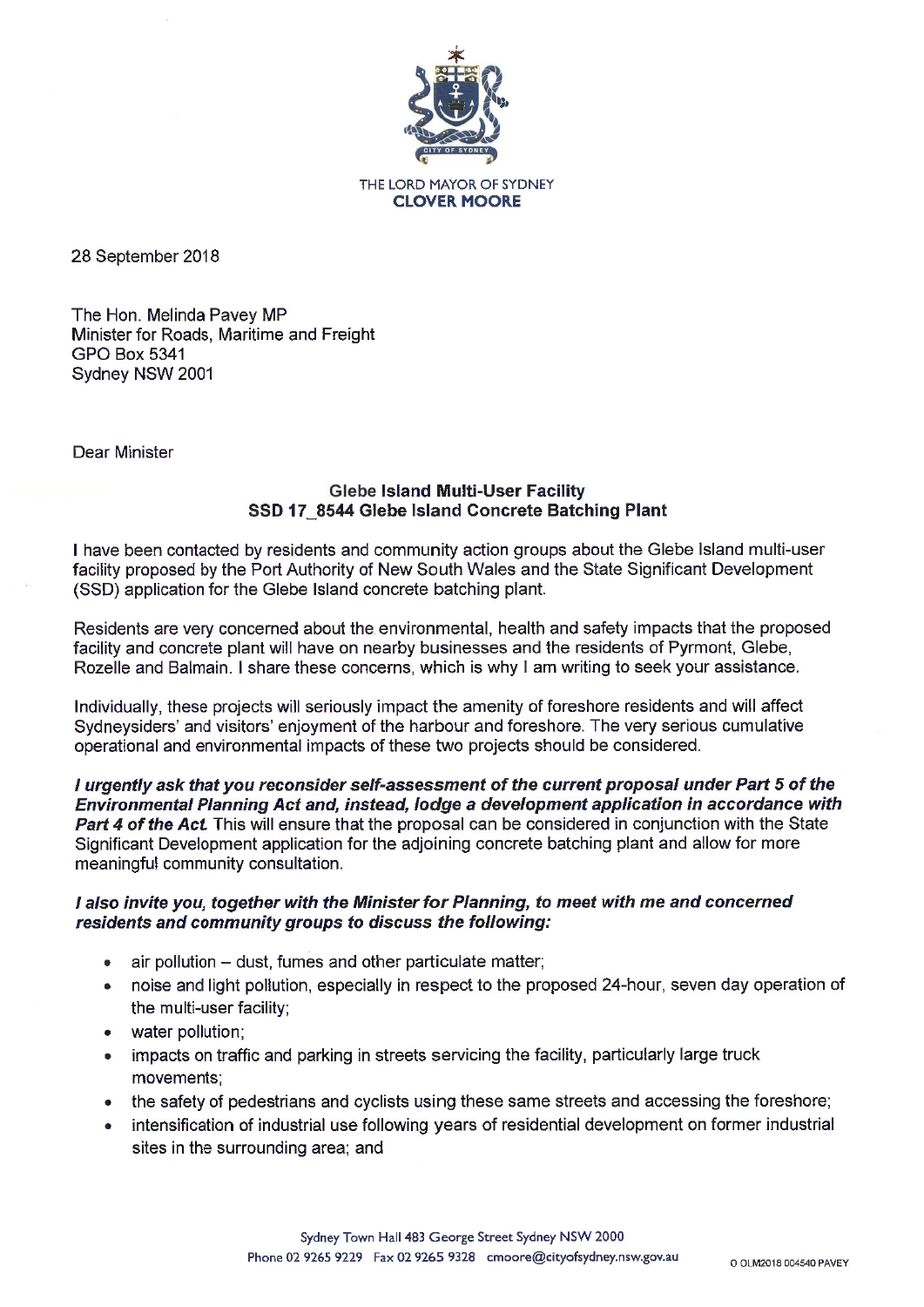the collective impacts of the multi-user facility and proposed concrete batching plant, during  $\bullet$ construction after operations commence.

The City raised similar concerns in our submissions to the Ports Authority and Department of Planning and Environment. A copy of the City's submissions are attached.

Could your staff please contact Julianne Brewer, my Manager - Executive Support on 9265 9561 or jbrewer@cityofsydney.nsw.gov.au to arrange the meeting to discuss these important matters?

Yours sincerely lose.

**Clover** Moore **Lord Mayor of Sydney** 

Encl.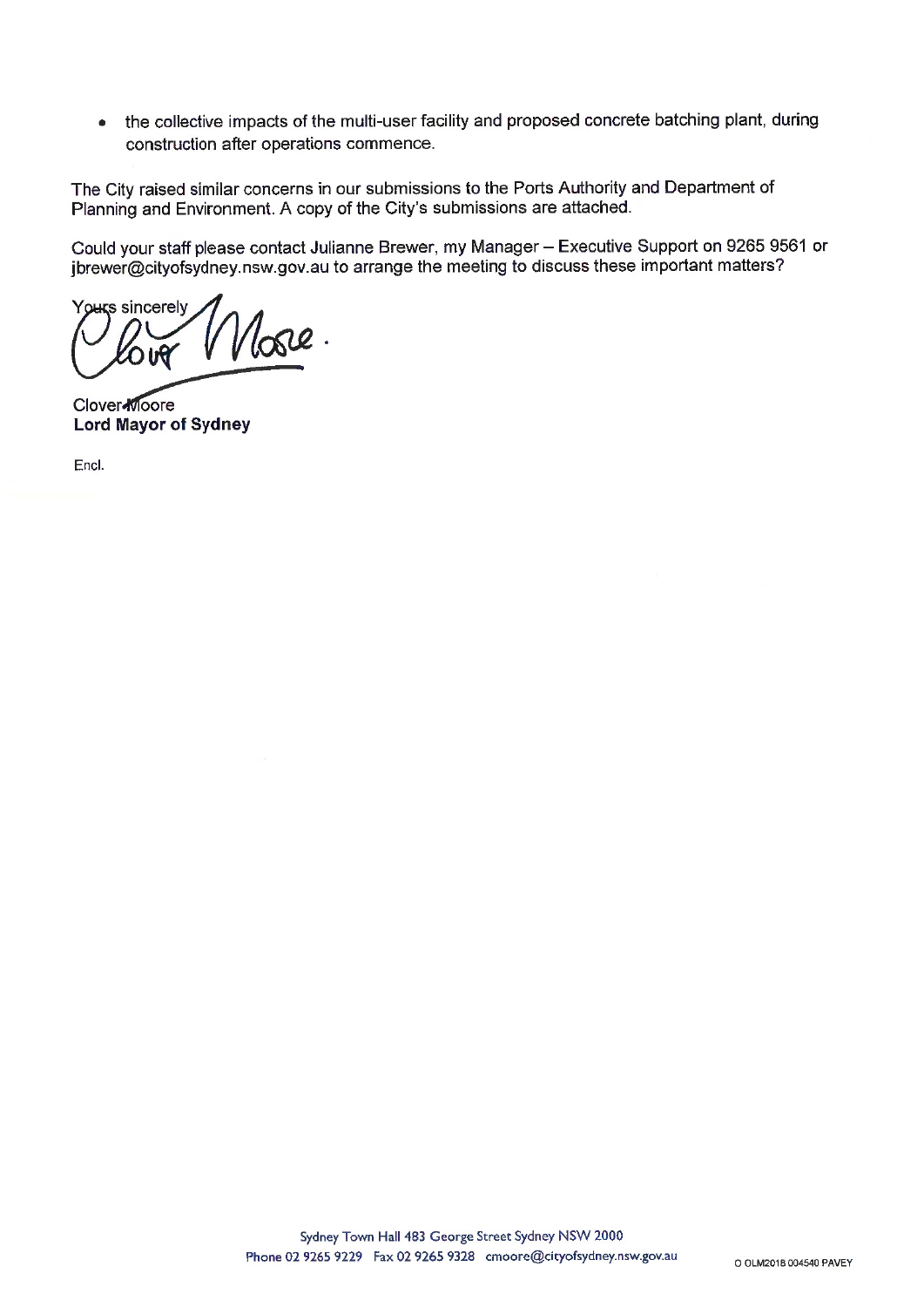

THE LORD MAYOR OF SYDNEY **CLOVER MOORE** 

28 September 2018

The Hon. Anthony Roberts MP Minister for Planning **GPO Box 5341** Sydney NSW 2001

Dear Minister

### **Glebe Island Multi-User Facility** SSD 17\_8544 Glebe Island Concrete Batching Plant

I have been contacted by residents and community action groups about the Glebe Island multi-user facility proposed by the Port Authority of New South Wales and the State Significant Development (SSD) application for the Glebe Island concrete batching plant.

Residents are very concerned about the environmental, health and safety impacts that the proposed facility and concrete plant will have on nearby businesses and the residents of Pyrmont, Glebe, Rozelle and Balmain. I share these concerns and I am writing to seek your assistance.

Individually these projects will seriously impact the amenity of foreshore residents and will affect Sydneysiders' and visitors' enjoyment of the harbour and foreshore. The very serious cumulative operational and environmental impacts of these two projects should be considered.

The multi-user facility proposal is currently being considered under Part 5 of the *Environmental* Planning and Assessment Act 1979 (EPAA), with the NSW Port Authority essentially acting as both proponent and determining authority.

#### I urgently ask that you request the Independent Planning Commission review the multi-user facility proposal, with a view to specify the development as SSD so it may be considered by your department in conjunction with SSD 17 8544 for the adjoining concrete batching plant.

### I also invite you, together with the Minister for Roads and Maritime, to meet with me and concerned residents and community groups to discuss the following:

- air pollution dust, fumes and other particulate matter;
- noise and light pollution, especially in respect to the proposed 24-hour, seven day operation of the multi-user facility;
- water pollution:
- impacts on traffic and parking in streets servicing the facility, particularly large truck movements:
- the safety of pedestrians and cyclists using these same streets and accessing the foreshore;
- intensification of industrial use following years of residential development on former industrial sites in the surrounding area; and